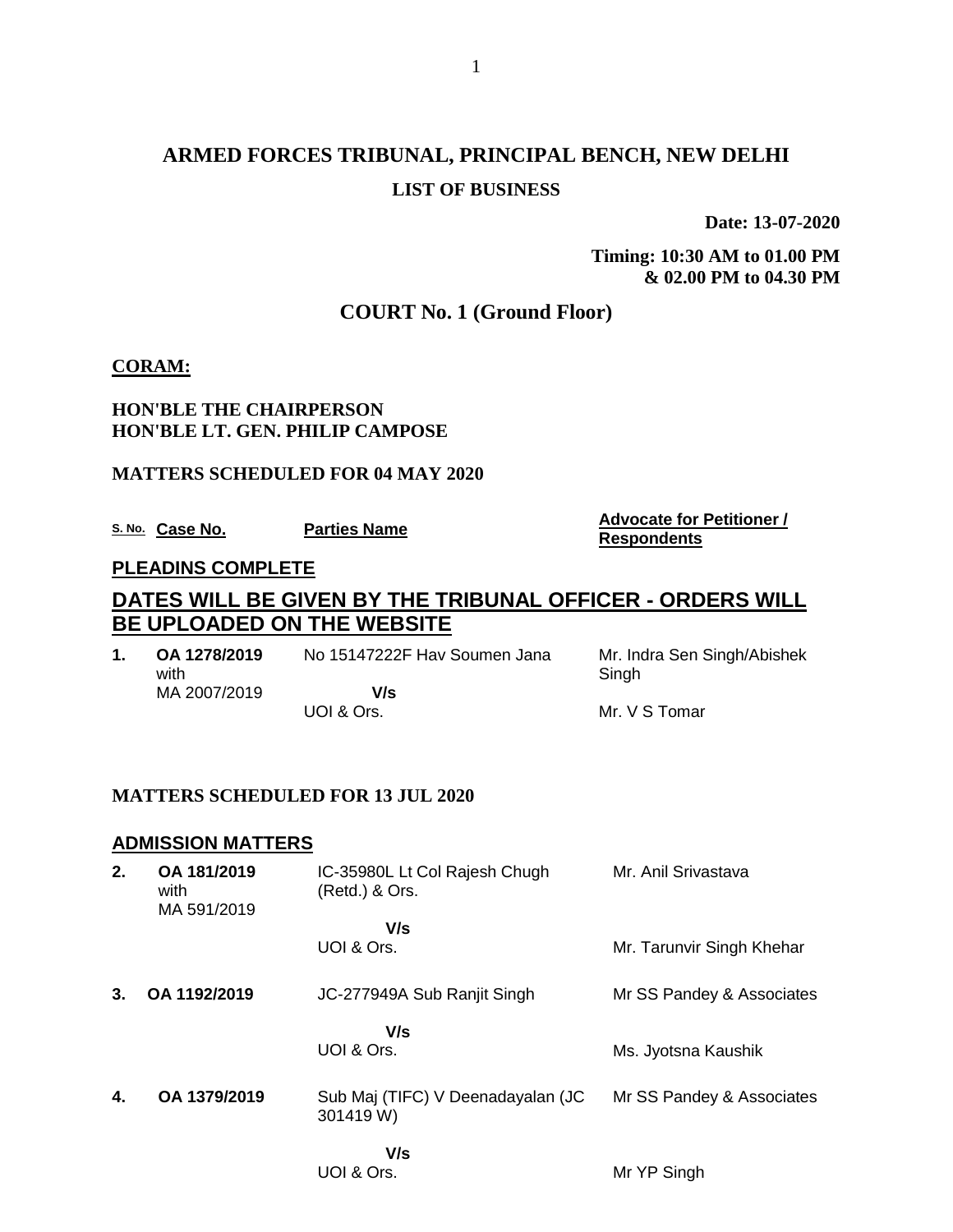| 5.  | OA 1648/2019            | Hav Brajesh Kumar Choubey (No<br>15669355 A)<br>V/s | Mr Indra Sen Singh &<br>Abhishek Singh |
|-----|-------------------------|-----------------------------------------------------|----------------------------------------|
|     |                         | UOI & Ors.                                          | Mr. Arvind Patel                       |
| 6.  | OA 798/2020             | No. 2879822-K Ex Hav Sumer Singh,<br><b>SM</b>      | Mr. JP Sharma & Associates             |
|     |                         | V/s<br>UOI & Ors.                                   | None                                   |
| 7.  | OA 799/2020             | No. 137156-W Ex LS(GS) Dheeraj<br>Kumar             | Mr. JP Sharma & Associates             |
|     |                         | V/s<br>UOI & Ors.                                   | None                                   |
| 8.  | OA 800/2020             | No. 14324732-K Ex Hav Rajeshwar<br>Thakur           | Mr. JP Sharma & Associates             |
|     |                         | V/s<br>UOI & Ors.                                   | None                                   |
| 9.  | OA 801/2020             | No. 6919794-M Ex NK Ram Lal Kharol                  | Mr JP Sharma & Associates              |
|     |                         | V/s<br>UOI & Ors.                                   | None                                   |
| 10. | OA 802/2020             | No. 690822-H Ex WO Keshaw Prasad<br>Tripathi        | Mr. JP Sharma & Associates             |
|     |                         | V/s                                                 |                                        |
|     |                         | UOI & Ors.                                          | None                                   |
| 11. | OA 803/2020             | Ex MC AA II Sunil Kumar Upadhyay<br>(No 182103 Y)   | Mr Ved Prakash                         |
|     |                         | V/s<br>UOI & Ors.                                   | None                                   |
| 12. | OA 804/2020             | 679681-N Ex Sgt Krishnadas KP                       | Mr Ajit Kakkar                         |
|     |                         | V/s<br>UOI & Ors.                                   |                                        |
| 13. | OA (Appeal)<br>805/2020 | Col Vipin Raj Sirohi (IC-54492X)                    | Ms. Archana Ramesh                     |
|     |                         | V/s<br>UOI & Ors.                                   | None                                   |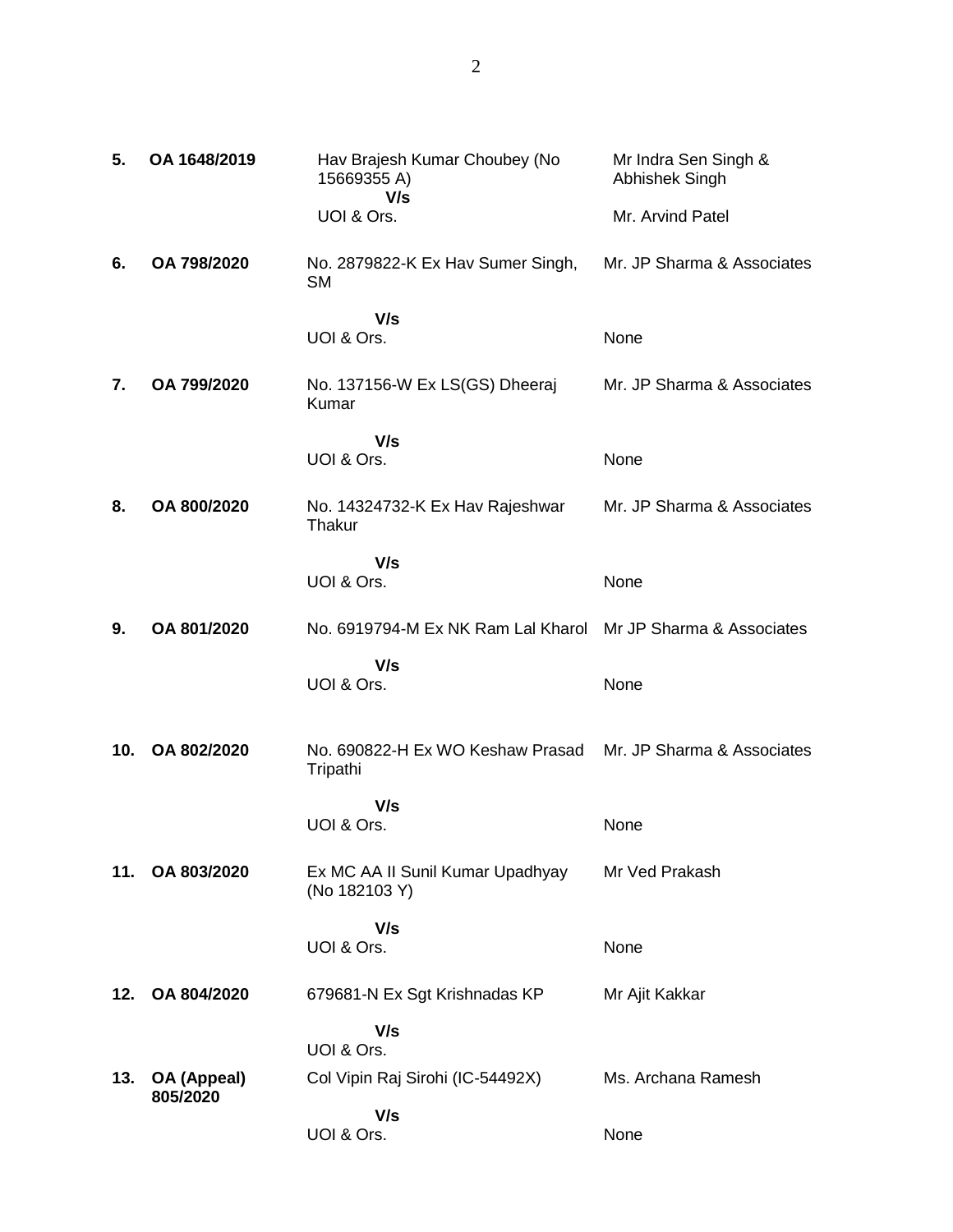| 14. | OA 806/2020                           | 764004 N Cpl Pradip Kumar<br>Manandhar (Retd)                | Mr. Ajeet Yadav / Mr. Rakesh Kr<br>Singh                |
|-----|---------------------------------------|--------------------------------------------------------------|---------------------------------------------------------|
|     |                                       | V/s<br>UOI & Ors.                                            | None                                                    |
| 15. | OA 807/2020                           | 786123-T Sgt Ankit Srivastava (Retd.)<br>V/s<br>UOI & Ors.   | Mr. Ajeet Yadav & Mr. Rakesh<br><b>Kr Singh</b><br>None |
| 16. | OA 808/2020                           | 749283-R Ex Sgt Shivendra Singh<br>V/s<br>UOI & Ors.         | Mr Rakesh Kumar Singh &<br>Associates<br>None           |
| 17. | OA 809/2020                           | 786011-T Ex Sgt Ashok Kumar S<br>V/s<br>UOI & Ors.           | Mr Rakesh Kumar Singh &<br>Associates<br>None           |
| 18. | OA 810/2020                           | Lt Col David Toshi Jamir (TA 42454)<br>Retd<br>V/s           | Mr Naresh Ghai & Mr Rajesh<br>Nandal<br>None            |
| 19. | OA 811/2020<br>with<br>MA 927/2020    | UOI & Ors.<br>738712-A Ex Cpl Abraham R<br>V/s<br>UOI & Ors. | Mr. Ajit Kakkar<br>None                                 |
|     | <u>MA (OTHERS)</u>                    |                                                              |                                                         |
|     | 20. MA 503/2020<br>in<br>OA 1615/2019 | Nk Rakesh Chandra (15662661-M)<br>V/s<br>UOI & Ors.          | Mr. Ajit Kakkar & Associates<br>Mr. Prabodh Kumar       |
|     | 21. MA 817/2020<br>in                 | Naik Ram Kumar (6921241-P)                                   | Ms. Archana Ramesh                                      |
|     | OA 1626/2019                          | V/s<br>UOI & Ors.                                            | Mr. J S Yadav                                           |
| 22. | MA 925/2020<br>in.<br>OA 276/2011     | Brigadier PS Gill (IC 30375-N)<br>V/s                        | Ms Archana Ramesh                                       |
|     |                                       | UOI & Ors                                                    | Mr. Anil Gautam                                         |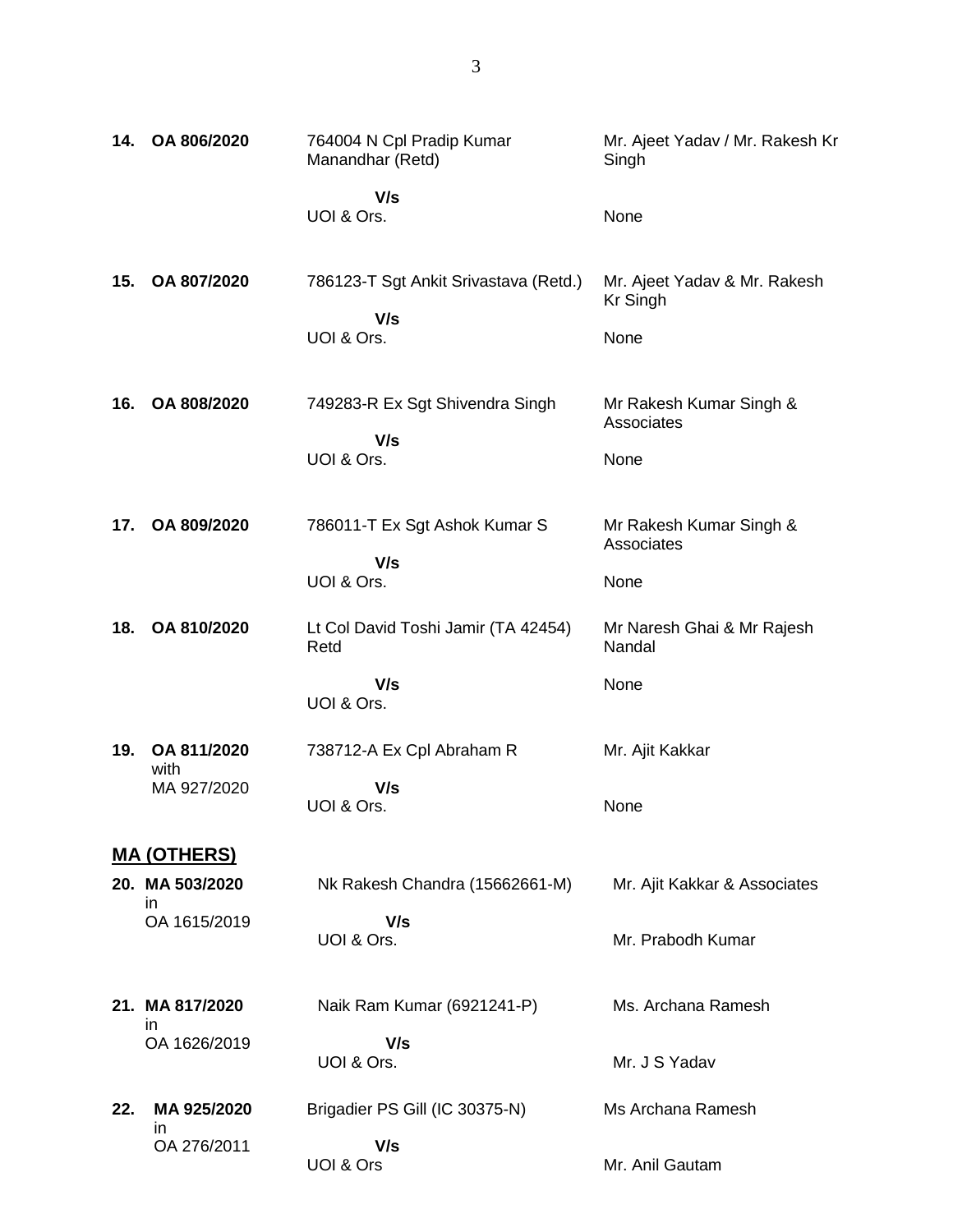| 23. | MA 926/2020<br>ın<br>OA 308/2015             | <b>Brig A Umar Farook</b><br>V/s<br>UOI & Ors.   | Mr Inder Sen Singh and Mr<br>Abhishek Singh<br>Mr. Karan Singh Bhati, Sr.<br><b>CGSC</b> |
|-----|----------------------------------------------|--------------------------------------------------|------------------------------------------------------------------------------------------|
| 24. | MA 928/2020<br>ın<br>OA 447/2020             | Cdr Seema Mathur (05886A)<br>V/s<br>UOI & Ors    | Mr. Santhosh Krishnan<br>Mr. V S Tomar                                                   |
| 25. | MA 929/2020<br>in<br>OA 180/2020             | Cdr Preeti Yadav (05900 H)<br>V/s<br>UOI & Ors   | Mr. Santhosh Krishnan<br>None                                                            |
| 26. | MA 930/2020<br>in<br>OA 2422/2019            | Cdr Kalesh Mohanan (70569 H)<br>V/s<br>UOI & Ors | Mr. Santhosh Krishnan<br>None                                                            |
| 27. | MA 931/2020<br>in<br>OA 2434/2019            | Cdr Rupali Rohatgi (05897A)<br>V/s<br>UOI & Ors. | Mr. Santhosh Krishnan<br>Mr. J S Yadav                                                   |
| 28. | MA 932/2020<br>in<br>OA 461/2020             | Cdr Senthil VP (70570K)<br>V/s<br>UOI & Ors      | Mr. Santhosh Krishnan<br>Mr. J S Yadav                                                   |
| 29. | MA 933/2020<br>ın<br>OA 2433/2019            | Cdr Savitri Panwar (70571N)<br>V/s<br>UOI & Ors  | Mr. Santhosh Krishnan<br>Mr. Karan Singh Bhati, Sr.<br>CGSC                              |
| 30  | <u>PLEADINGS NOT COMPLETE</u><br>OA 576/2020 | Col Vinod Singh Gaur (No. 55027X)                | Mr. Santhosh Krishnan                                                                    |

Mr Harish V Shankar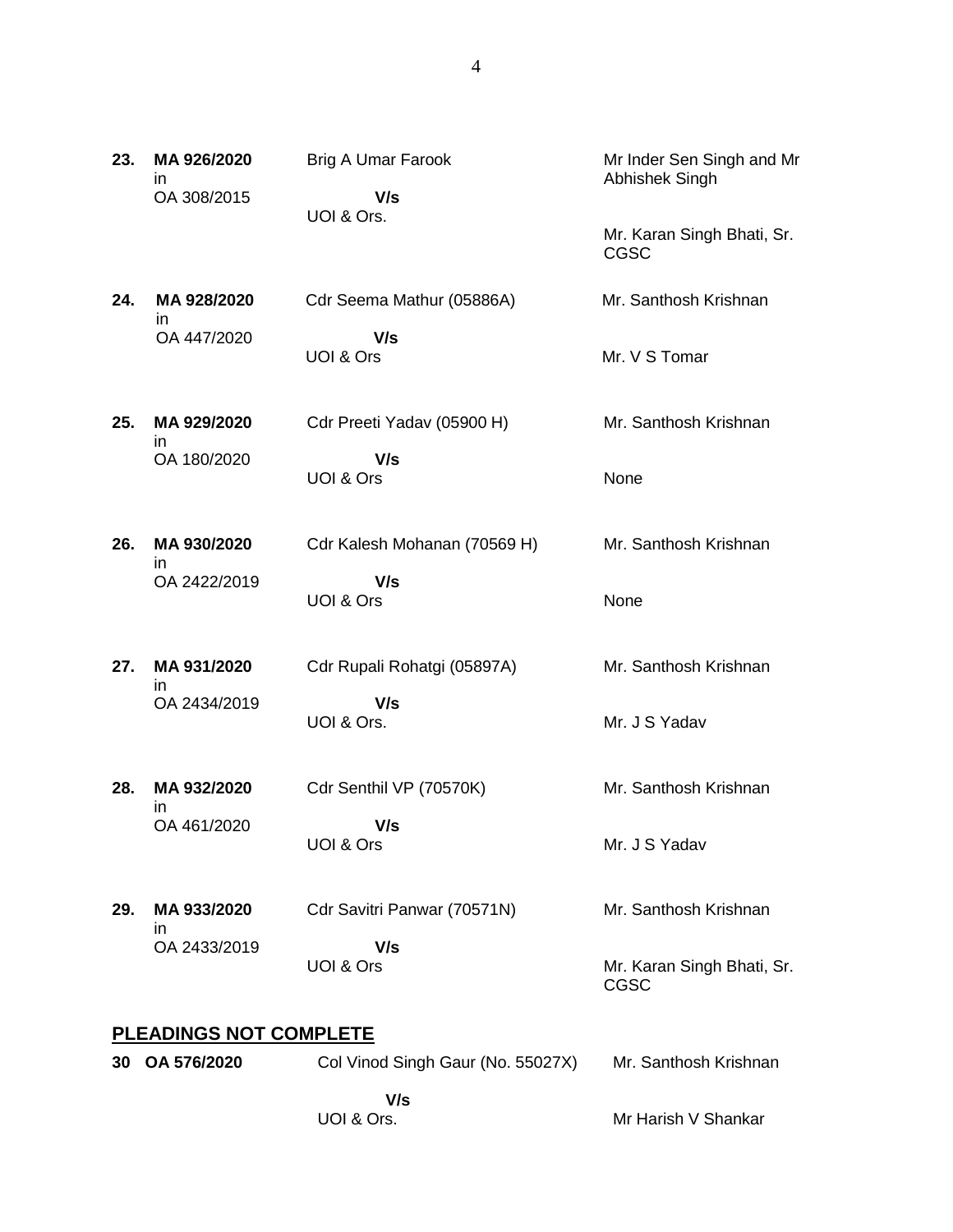# **PLEADINS COMPLETE**

# **DATES WILL BE GIVEN BY THE TRIBUNAL OFFICER - ORDERS WILL BE UPLOADED ON THE WEBSITE**

| 31. OA 70/2013   | Capt Rakesh Verma                                    | Mr. Sukhjinder Singh                  |
|------------------|------------------------------------------------------|---------------------------------------|
|                  | V/s<br>UOI & Ors                                     | Mr VS Tomar                           |
| 32. OA 1811/2019 | No. 4480611-M Hav/Clk (SD) Joginder<br>Singh (Retd.) | Mr. Indra Sen Singh/Abhishek<br>Singh |
|                  | V/s<br>UOI & Ors.                                    | Mr. Neeraj, Sr. CGSC                  |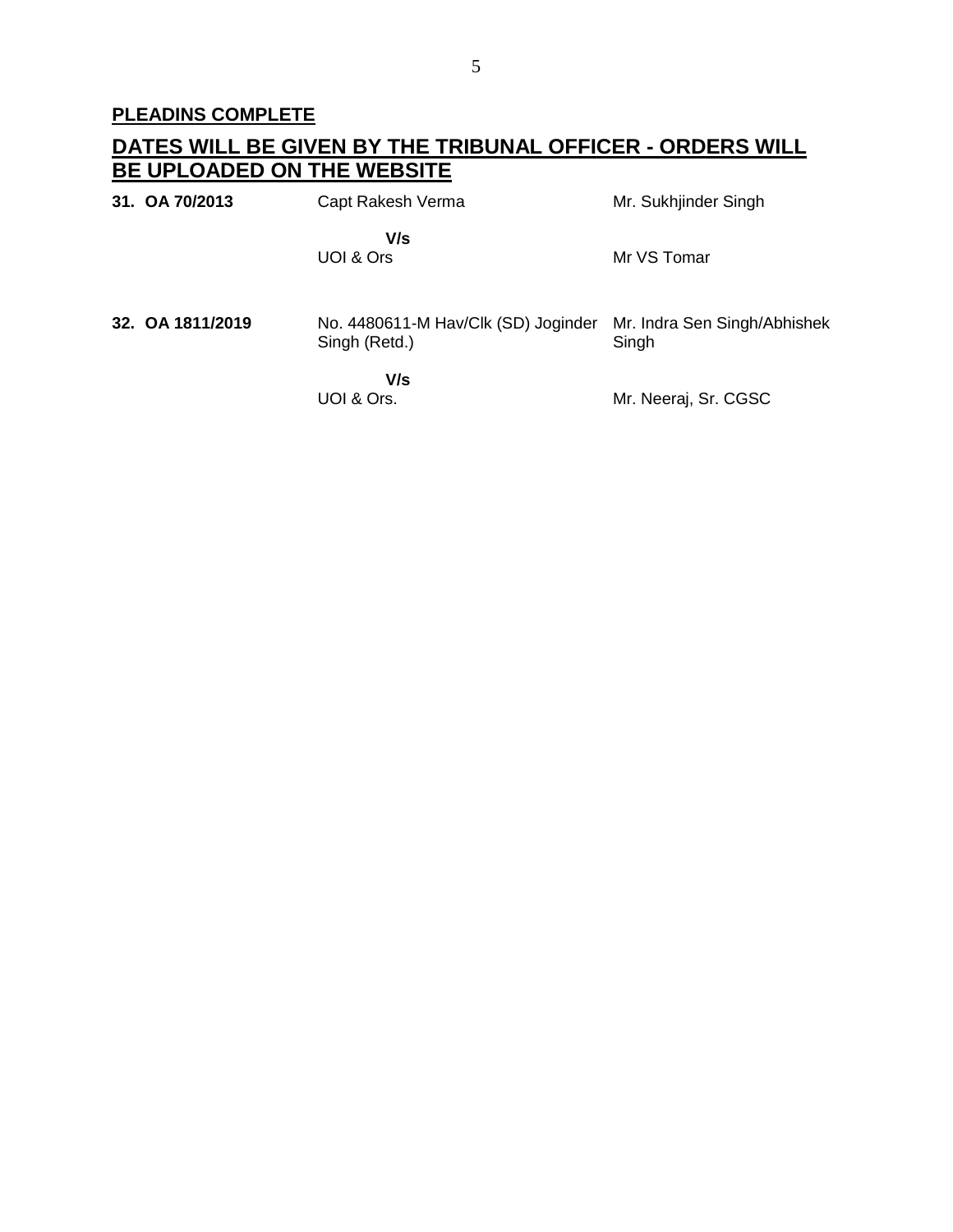# **ARMED FORCES TRIBUNAL, PRINCIPAL BENCH, NEW DELHI LIST OF BUSINESS**

**Date: 13-07-2020**

**Timing: 10:30 AM to 01.00 PM & 02.00 PM to 04.30 PM**

# **COURT No. 2 (Ground Floor)**

# **THIS BENCH WILL NOT ASSEMBLE TODAY**

### **CORAM:**

### **HON'BLE MS. JUSTICE SUNITA GUPTA HON'BLE AIR MARSHAL B.B.P. SINHA**

#### **MATTERS SCHEDULED FOR 04 MAY 2020**

|    | S. No. Case No.                     | <b>Parties Name</b>                                     | <b>Advocate for Petitioner /</b><br><b>Respondents</b> |  |  |  |
|----|-------------------------------------|---------------------------------------------------------|--------------------------------------------------------|--|--|--|
|    | <b>MA (EXECUTION)</b>               |                                                         |                                                        |  |  |  |
| 1. | MA 480/2015<br>in.                  | Sub Suresh Singh Chauhan                                | Mr. N K Ghai & Mr VS Kadian                            |  |  |  |
|    | OA 465/2014                         | V/s<br>UOI & Anr.                                       | Mr Avdhesh Kumar Singh                                 |  |  |  |
| 2. | MA 1530/2019<br>in                  | No. 3152893 Ex Sep Bhagat Singh                         | Mr. Virender Singh Kadian                              |  |  |  |
|    | OA 1051/2016                        | V/s<br>UOI & Ors.                                       | Mr. K K Tyagi                                          |  |  |  |
|    | <b>PLEADINGS NOT COMPLETE</b>       |                                                         |                                                        |  |  |  |
| 3. | OA 1401/2018                        | No. 15370806H Ex Hav A Rajesh                           | Mr. U S Maurya                                         |  |  |  |
|    |                                     | V/s<br>UOI & Ors.                                       | Mr. V Pattabhi Ram                                     |  |  |  |
| 4. | OA 771/2019<br>with<br>MA 1373/2019 | Smt. Sneh Sharma W/O Late IC-<br>32883H Capt I R Sharma | Mr. Anil Srivastava & Associates                       |  |  |  |
|    |                                     | V/s<br>UOI & Ors.                                       | Mr. Arvind Patel                                       |  |  |  |
| 5. | OA 905/2019<br>with                 | Ex HFL Nathu Ram (290992)                               | Mr. Baljeet Singh                                      |  |  |  |
|    | MA 1550/2019                        | V/s<br>UOI & Ors.                                       | Mr V Pattabhi Ram                                      |  |  |  |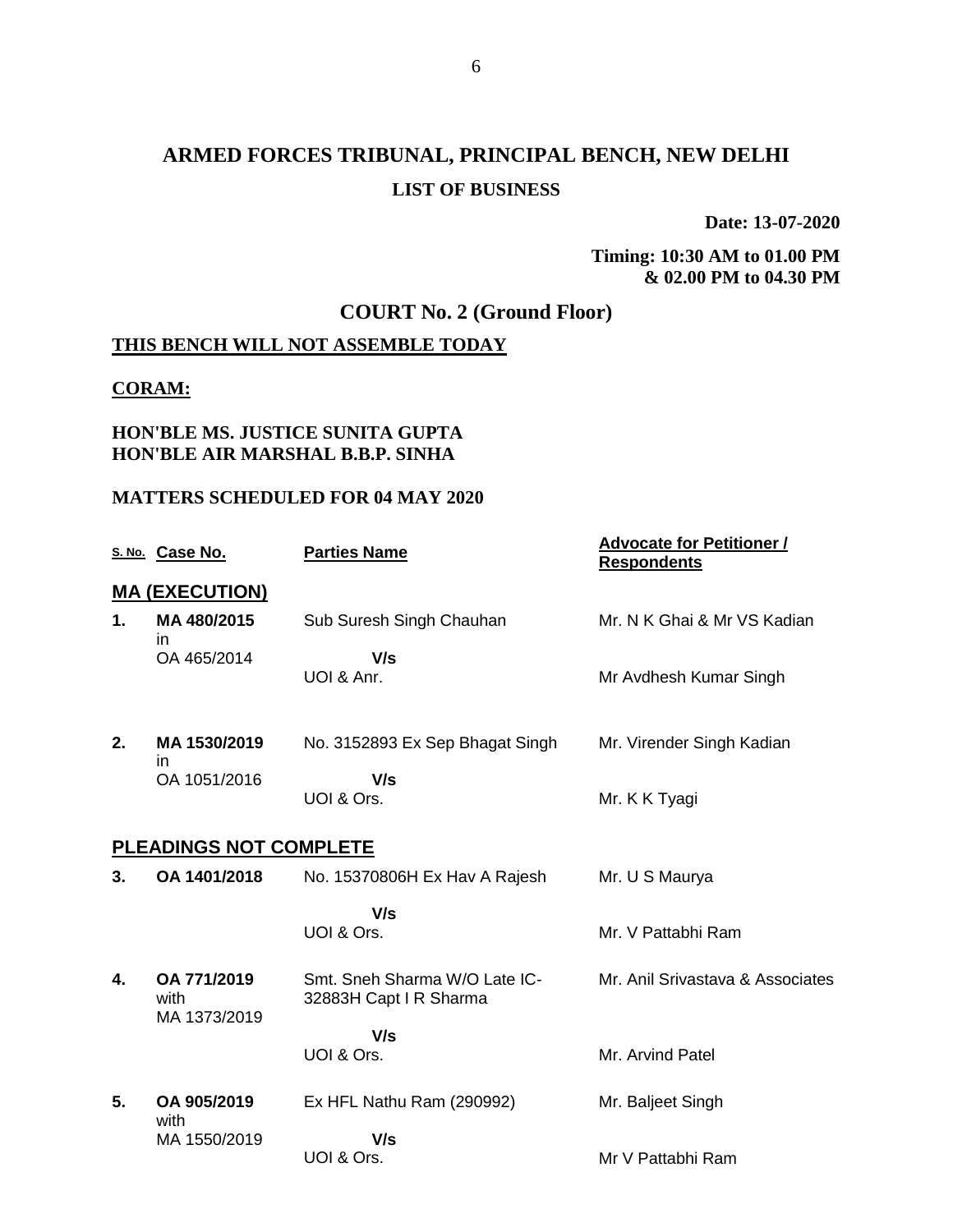**6. OA 909/2019** SL-3939F Col MPC Rao (Retd.) Mr. V S Kadian & Mr. K R Verma with MA 1554/2019  **V/s** UOI & Ors. Mr. D K Sabat

### **PLEADINGS COMPLETE**

# **DATES WILL BE GIVEN BY THE TRIBUNAL OFFICER - ORDERS WILL BE UPLOADED ON THE WEBSITE**

| 7.  | OA 1035/2018<br>with                 | No.2883423X Ex Hav Yudhvir Singh                            | Mr. V S Kadian              |
|-----|--------------------------------------|-------------------------------------------------------------|-----------------------------|
|     | MA 434/2019 &<br>917/2018            | V/s<br>UOI & Ors.                                           | Mr Shyam Narayan            |
| 8.  | OA 1239/2018<br>with<br>MA 1177/2018 | Ex Capt Rajneesh Bhardwaj (SS-<br>40398H)                   | Mr. IS Singh/Abhishek Singh |
|     |                                      | V/s<br>UOI & Ors.                                           | Ms. Barkha Babbar           |
| 9.  | OA 1497/2018<br>with<br>MA 2024/2019 | No. 2892887W Hav Kuldeep Singh<br>(Retd.)                   | Mr. S S Pandey & Associates |
|     |                                      | V/s<br>UOI & Ors.                                           | Mr. Tarunvir Singh Khehar   |
| 10. | OA 1639/2018<br>with                 | Ex Rifleman Balbir Singh                                    | Mr. Ajit Kakkar             |
|     | MA 1592/2019                         | V/s<br>UOI & Ors.                                           | Ms. Jyotsna Kaushik         |
| 11. | OA 2083/2018                         | Ex PO Surender Singh (135375-Y)                             | Mr. Govind Kant Sharma      |
|     |                                      | V/s<br>UOI & Ors.                                           | Mr. J S Yadav               |
| 12. | OA 176/2019                          | IC-23067L Lt Col Vivek Mathur (Retd)                        | Mr. Virender Singh Kadian   |
|     |                                      | V/s<br>UOI & Ors.                                           | Mr. V S Tomar               |
| 13. | OA 188/2019<br>with<br>MA 1449/2019  | Nk Sanjay Kumar (Retd) (No 10315517 Ms Archana Ramesh<br>Y) |                             |
|     |                                      | V/s<br>UOI & Ors.                                           | Ms. Jyotsna Kaushik         |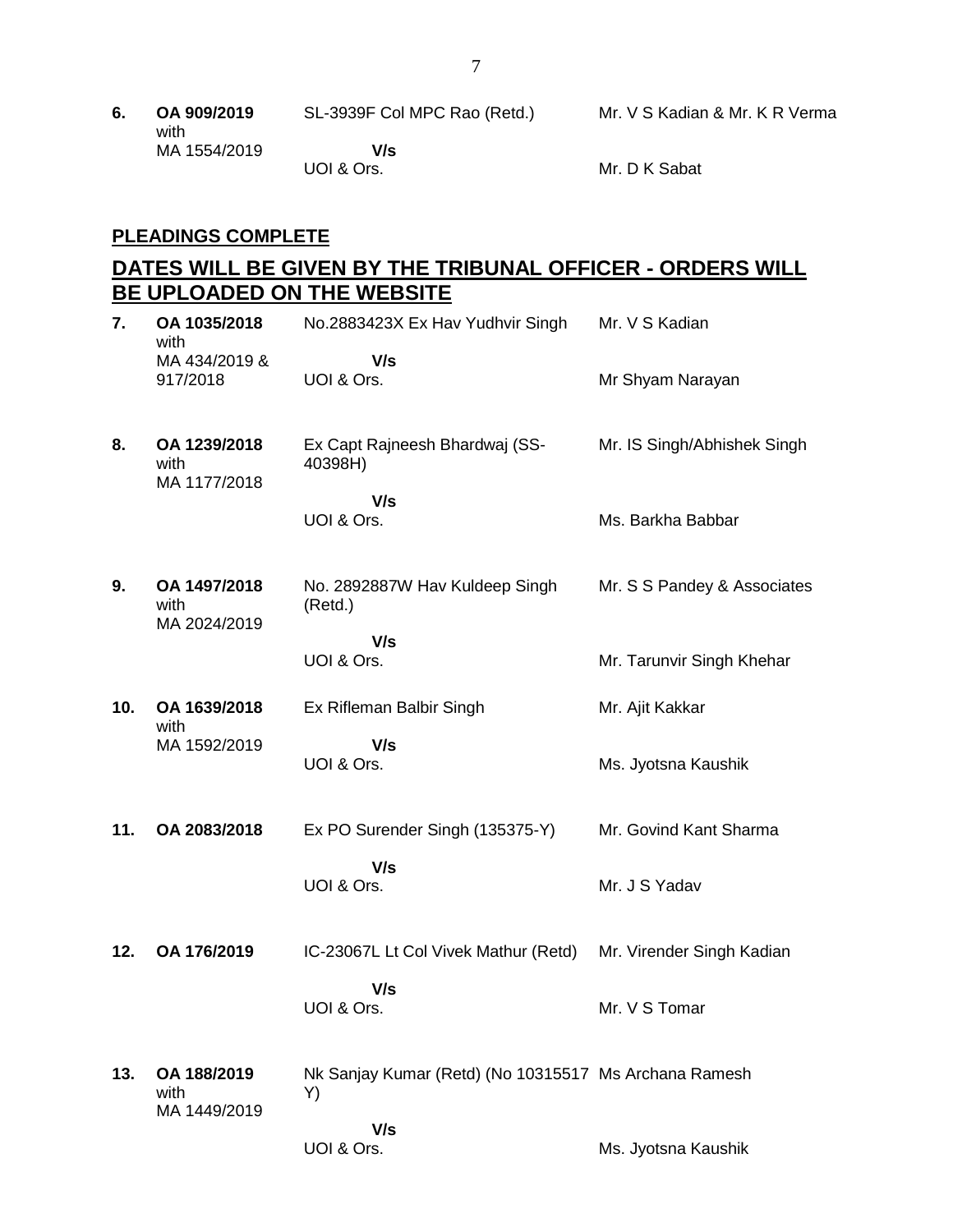| 14. | OA 906/2019<br>with<br>MA 1551/2019   | Ex WO Jiwan Chandra Pathak<br>(678652-R)   | Mr. Ved Prakash   |
|-----|---------------------------------------|--------------------------------------------|-------------------|
|     |                                       | V/s                                        |                   |
|     |                                       | UOI & Ors.                                 | Ms. Suman Chauhan |
| 15. | OA 908/2019<br>with<br>MA 1553/2019 & | Ex Hav Jyothish Kumar (No 2599660<br>H)    | Mr Ved Prakash    |
|     | 15/2020                               | V/s                                        |                   |
|     |                                       | UOI & Ors.                                 | Mr. J S Rawat     |
| 16. | OA 1404/2019<br>with<br>MA 2157/2019  | Ex MWO (HFO) Bharat Tiwari (No<br>649723F) | Mr. Ved Prakash   |
|     |                                       | V/s                                        |                   |
|     |                                       | UOI & Ors.                                 | Mr. K K Tyagi     |

## **MATTERS SCHEDULED FOR 13 JUL 2020**

|     | S. No. Case No.                    | <b>Parties Name</b>                                               | <b>Advocate for Petitioner /</b><br><b>Respondents</b> |
|-----|------------------------------------|-------------------------------------------------------------------|--------------------------------------------------------|
|     | <b>ADMISSION MATTERS</b>           |                                                                   |                                                        |
| 17  | OA 177/2020                        | Ex LS (UW) Raman Singh (No<br>138032K)                            | Mr Ved Prakash                                         |
|     |                                    | V/s                                                               |                                                        |
|     |                                    | UOI & Ors.                                                        | Mr Arvind Patel                                        |
| 18. | OA 273/2020<br>with<br>MA 344/2020 | Smt. Urmila Devi Mother of No<br>4090004 Rfn Late Mukesh Bhandari | Mr. Sarbendra Kumar &<br>Mr.Rahul Gupta                |
|     |                                    | V/s                                                               |                                                        |
|     |                                    | UOI & Ors.                                                        | Mr. K K Tyagi                                          |
|     | <b>MA (EXECUTION)</b>              |                                                                   |                                                        |
| 19. | MA 1340/2019<br>in                 | Ex Nk Bharat Singh (No 4075876 Y)                                 | Mr SM Dalal                                            |
|     | OA 712/2015                        | V/s                                                               |                                                        |
|     |                                    | UOI & Ors                                                         | Mr. Y P Singh                                          |
|     | <b>PLEADINGS NOT COMPLETE</b>      |                                                                   |                                                        |
| 20. | OA 295/2019                        |                                                                   |                                                        |
|     |                                    | Col Rajashekhar Harsoor (Retd)                                    | Mr Ajai Bhalla & Mr AS Mathur                          |
|     |                                    | V/s                                                               |                                                        |

UOI & Ors.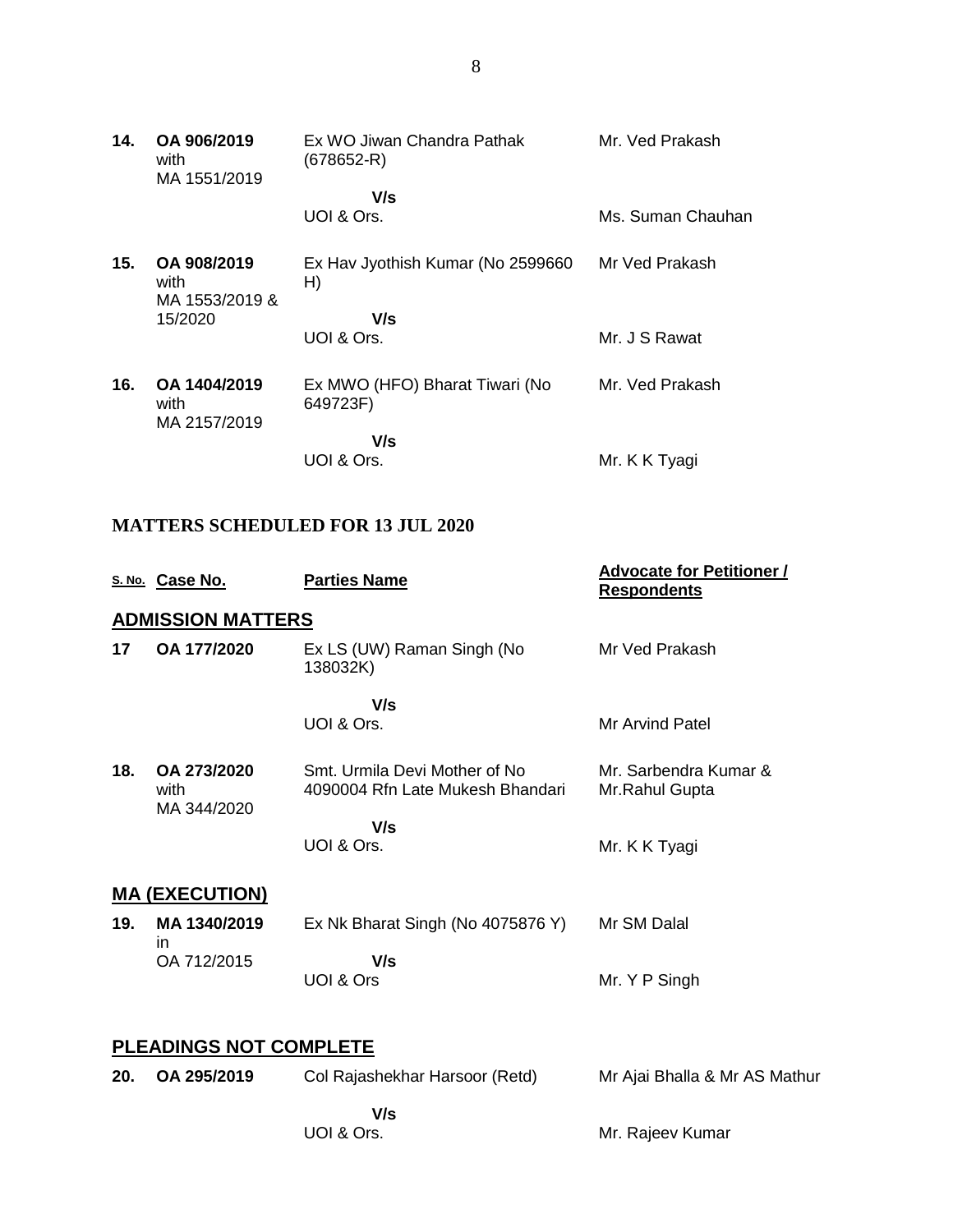# **PLEADINGS COMPLETE**

|             | <u>DATES WILL BE GIVEN BY THE TRIBUNAL OFFICER - ORDERS WILL</u> |                                                      |                                                      |  |
|-------------|------------------------------------------------------------------|------------------------------------------------------|------------------------------------------------------|--|
|             |                                                                  | BE UPLOADED ON THE WEBSITE                           |                                                      |  |
| 21          | TA 743/2009<br>Writ Petition No.<br>7225/2004                    | Nk Kulmani Gautam                                    | Mr. Ajay Burman                                      |  |
|             |                                                                  | V/s<br>UOI & Ors.                                    | Mr Harish V Shankar                                  |  |
| 22.         | OA 567/2016                                                      | Brig Ajay Kumar (Retd)                               | Mr. Rajesh Nandal                                    |  |
|             |                                                                  | V/s<br>UOI & Ors.                                    | Mr V Pattabhi Ram                                    |  |
| 23.         | OA 1099/2016                                                     | Wg Cdr Jitendra Singh Sangwan                        | Mr. Ankur Chhibber                                   |  |
|             |                                                                  | V/s<br>UOI & Ors.                                    | Mr Karan Singh Bhati, Sr. CGSC<br>with Prabodh Kumar |  |
| 24.         | OA 1564/2016                                                     | Lt Col Prem Singh Choudhary (Retd)                   | Mr. V S Kadian                                       |  |
|             |                                                                  | V/s<br>UOI & Ors.                                    | Mr Satya Ranjan Swain                                |  |
| 25.         | OA 1696/2016<br>with                                             | Ex Sgt Sanjeev Kumar Gupta                           | Mr. D K Sharma & S K Vashistha                       |  |
|             | MA 642/2019                                                      | V/s<br>UOI & Ors.                                    | Mr Ashok Chaitanya                                   |  |
| 26.         | OA (Appeal)<br>2/2017                                            | LAC Rajesh Kumar<br>V/s                              | Mr. Rajiv Manglik & Mr A K<br>Trivedi                |  |
|             | with<br>MA 1578/2019<br>(OA 148/2016<br>(RB, Mumbai)             | UOI & Ors.                                           | Mr Harish V Shankar                                  |  |
| <b>WITH</b> |                                                                  |                                                      |                                                      |  |
| 27.         | OA 1197/2018                                                     | LAC Raejsh Kumar (917505-R)                          | Mr. Rajiv Manglik & A K Trivedi                      |  |
|             |                                                                  | V/s<br>UOI & Ors.                                    | Mr. Harish V Shankar                                 |  |
| 28.         | OA 553/2018                                                      | IC-44928K Col Deepak Kumar Agrawal Mr. Rajiv Manglik |                                                      |  |
|             |                                                                  | V/s<br>UOI & Ors.                                    | Mr Arvind Patel                                      |  |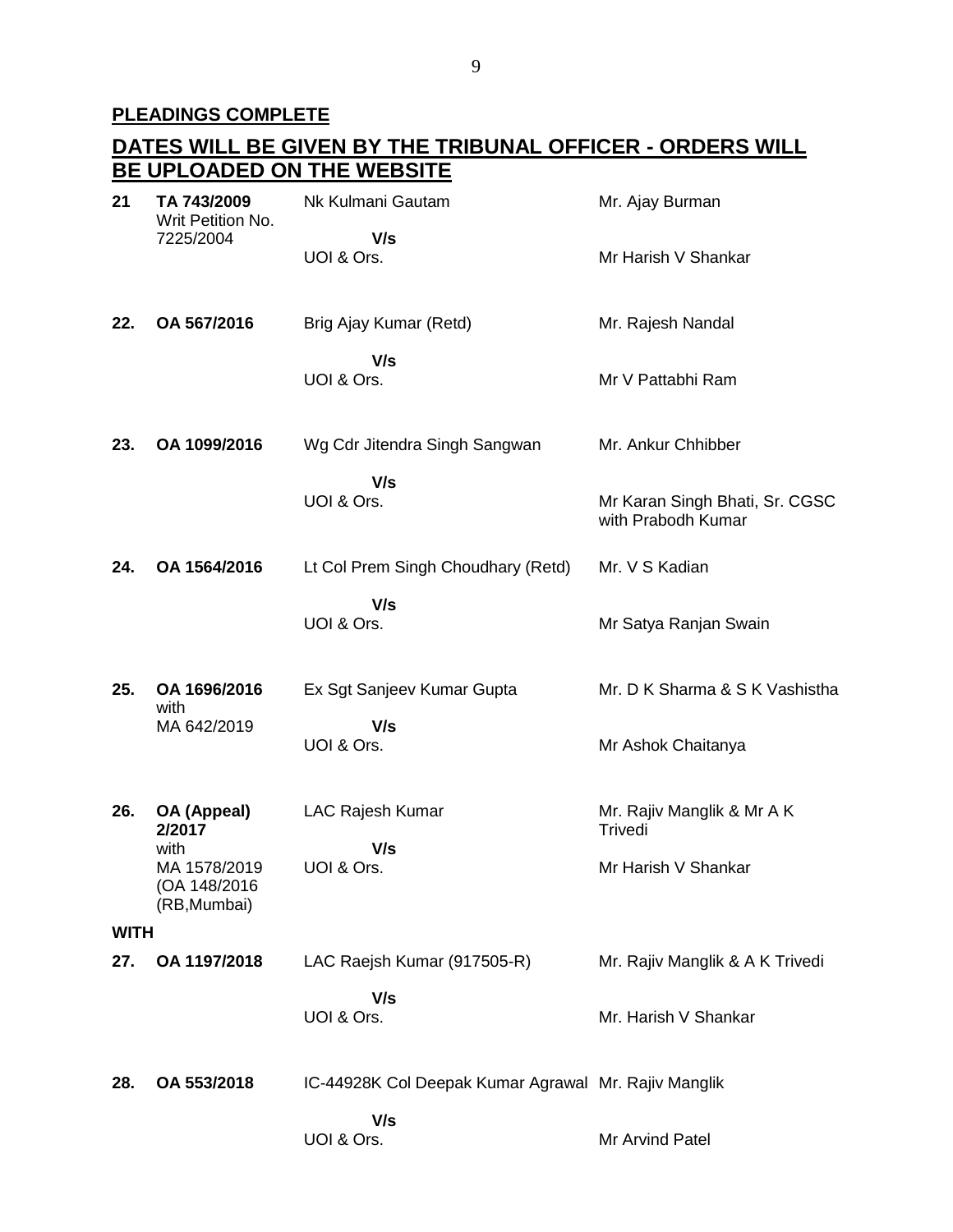| 29. | OA 1187/2018                         | (24210-T) Gp Capt A K Ahlawat (Retd.) Mr. Ankur Chhibber              |                                                 |
|-----|--------------------------------------|-----------------------------------------------------------------------|-------------------------------------------------|
|     |                                      | V/s<br>UOI & Ors.                                                     | Ms. Barkha Babbar for R 1-3 &<br>None for R 4-7 |
| 30. | OA 1429/2018<br>with<br>MA 1443/2018 | Ex Chear Karnail Singh (No.180960Z)<br>& Ors.                         | Mr. V S Kadian                                  |
|     |                                      | V/s<br>UOI & Ors.                                                     | Mr. Ashok Chaitanya                             |
| 31. | OA 2027/2018                         | Lt Col Vikram Birra (IC 65904N)                                       | Mr SM Dalal                                     |
|     |                                      | V/s<br>UOI & Ors.                                                     | Mr. Tarunvir Singh Khehar                       |
| 32. | OA 810/2019<br>with<br>MA 1434/2019  | Ex Sgt Mangal Kumar Chaudhary (No Mr. Ved Prakash<br>773656N)         |                                                 |
|     |                                      | V/s<br>UOI & Ors.                                                     | Mr SD Windlesh                                  |
| 33. | OA 1305/2019<br>with<br>MA 2043/2019 | Ex MACP Hav Nitin Sakha (No<br>5850788 P)                             | Mr Praveen Kumar                                |
|     |                                      | V/s<br>UOI & Ors.                                                     | Mr. J S Yadav                                   |
| 34. | OA 1383/2019<br>with<br>MA 2121/2019 | Lt Col Harbans Singh (Retd) (IC 15593 Mr JP Sharma & Associates<br>P) |                                                 |
|     |                                      | V/s<br>UOI & Ors.                                                     | Mr. V S Tomar                                   |
| 35. | OA 1576/2019                         | No. 771229-G Sgt Pawan Kumar<br>(Retd.)                               | Mr. Manoj Kr Gupta                              |
|     |                                      | V/s<br>UOI & Ors.                                                     | Mr. Arvind Kumar                                |
| 36. | OA 1714/2019<br>with                 | Ex Sgt Prabhat Ranjan (No 777480 S)                                   | Mr Virender Singh Kadian                        |
|     | MA 2650/2019                         | V/s<br>UOI & Ors.                                                     | Mr. Anil Gautam                                 |
| 37  | OA 1763/2019<br>with                 | IC-69477A Maj Abhishek Raheja                                         | Mr. Rajiv Manglik                               |
|     | MA 557/2020                          | V/s<br>UOI & Ors.                                                     | Mr Karan Singh Bhati, Sr CGSC                   |